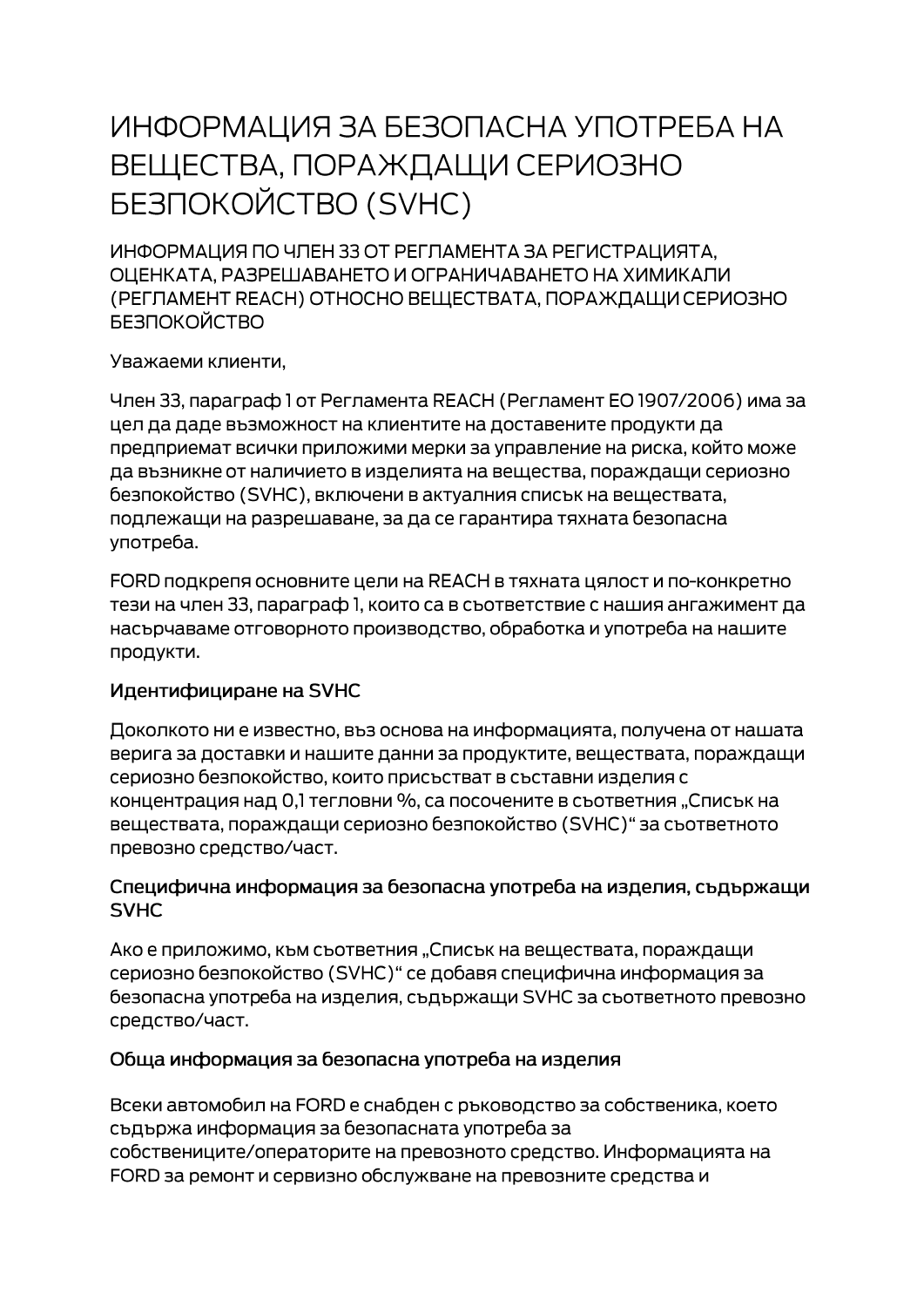оригиналните части обхваща и информация за безопасната употреба от страна на техническия персонал.

Когато се съдържат в части от превозното средство, посочените вещества в сьответния "Списък на вешествата, пораждащи сериозно безпокойство (SVHC)" за конкретния автомобил/част са включени така, че да се сведе до миниум евентуалното излагане на клиентите на съответното вещество, като опасността за хората или околната среда може да бъде изключена, докато автомобилът и неговите части се използват по предназначение и докато всички ремонти, сервизно обслужване и поддръжка се извършват в съответствие с техническите инструкции за тези дейности и стандартните добри практики в бранша.

Излезлите от употреба превозни средства могат да бъдат изхвърляни законно в Европейския съюз само чрез предаването им в оторизирани сьоръжения за третиране (АТЕ). Автомобилните части трябва да се изхвърлят в съответствие с приложимото местно законодателство и насоки на местните органи.

# Модел: Ford Mondeo

Списък на веществата, пораждащи сериозно безпокойство (SVHC) въз основа на Списъка на ЕСНА на веществата, подлежащи на разрешаване, към 1 януари 2022 г.

Специфична информация за безопасна употреба на изделия, съдържащи SVHC

Не се изисква специфична информация за безопасна употреба – спазвайте Общата информация за безопасна употреба на изделията.

| <b>Commodity</b>                                    | <b>REACH SVHCs</b>                     |
|-----------------------------------------------------|----------------------------------------|
| <b>A/C Compressor</b>                               | Lead[7439-92-1]                        |
| A/C Lines, Receiver Drier and<br><b>Accumulator</b> | Cobalt-dinitrate[10141-05-6]           |
|                                                     | Lead[7439-92-1]                        |
| <b>ABS/ESC Module</b>                               | Imidazolidine-2-thione[96-45-7]        |
|                                                     | Lead[7439-92-1]                        |
| <b>Accessories</b>                                  | 1,2-Dimethoxyethane[110-71-4]          |
|                                                     | 4,4'-Isopropylidenediphenol[80-05-7]   |
|                                                     | C,C'-azodi(formamide)[123-77-3]        |
|                                                     | Lead[7439-92-1]                        |
| <b>Active and Air Suspension</b>                    | Lead[7439-92-1]                        |
| <b>Active Grille Shutter</b>                        | Lead[7439-92-1]                        |
| <b>Adaptive Cruise Control</b>                      | Lead[7439-92-1]                        |
| Air Bag Module- Pass Side                           | Refractory ceramic fibres[142844-00-6] |
| <b>AIS - High Pressure Ducts</b>                    | Lead[7439-92-1]                        |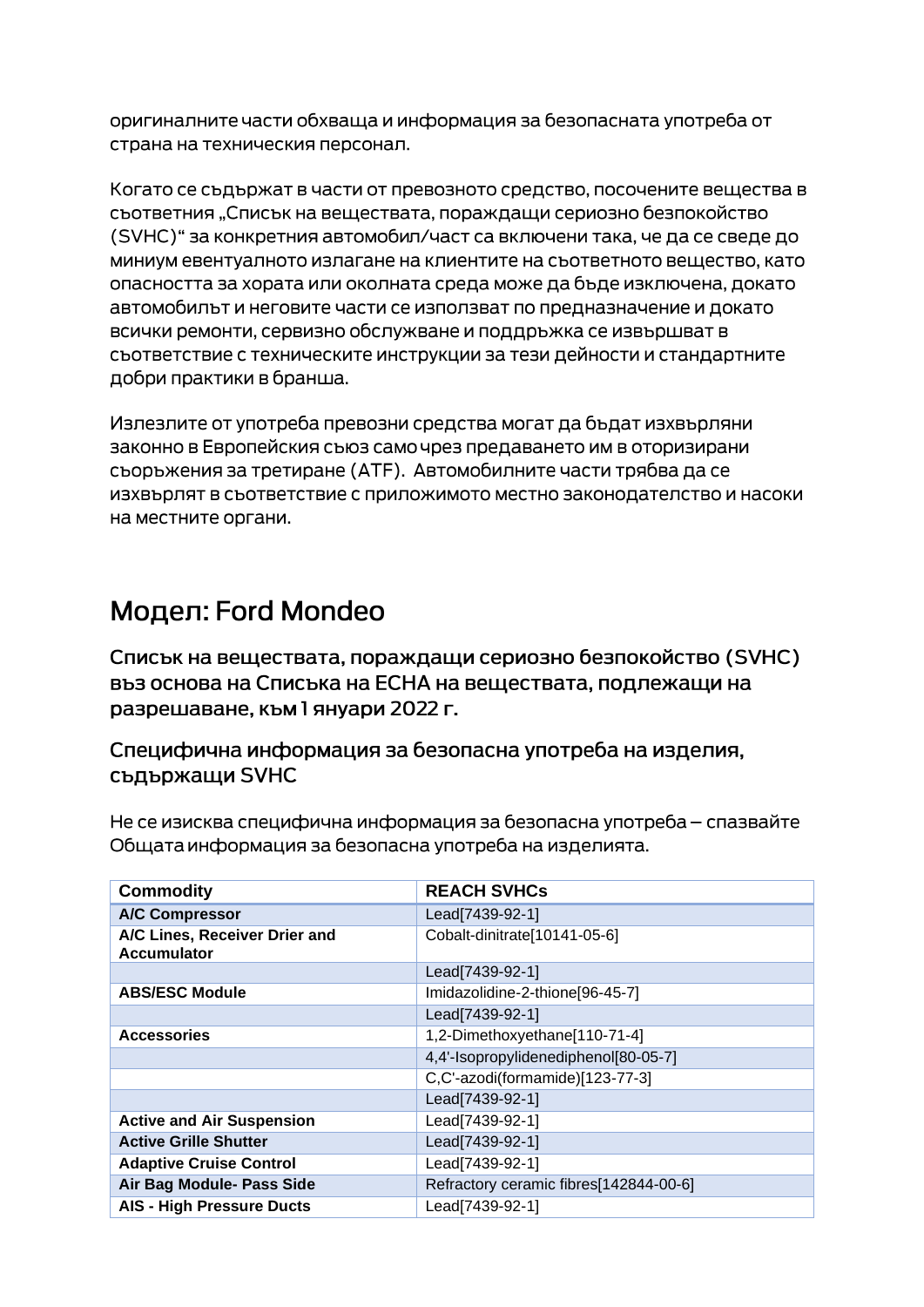| <b>Alternator</b>                                        | Lead[7439-92-1]                                                    |
|----------------------------------------------------------|--------------------------------------------------------------------|
| Antenna                                                  | Lead[7439-92-1]                                                    |
|                                                          | Tris(nonylphenyl)phosphite[26523-78-4]                             |
| Appliques (Pillar, Decklid, Roof)                        | Lead[7439-92-1]                                                    |
| <b>Audio and Navigation Head Units</b>                   | Lead[7439-92-1]                                                    |
| <b>Axle</b>                                              | Lead[7439-92-1]                                                    |
| <b>Badges</b>                                            | 2-(2H-Benzotriazol-2-yl)-4,6-ditertpentylphenol[25973-             |
|                                                          | $55-1$ ]                                                           |
| <b>Battery</b>                                           | Lead[7439-92-1]                                                    |
| <b>Body Moldings - Roof Rack</b>                         | Lead[7439-92-1]                                                    |
| <b>Body Structure - Body Side Assembly</b>               | C,C'-azodi(formamide)[123-77-3]                                    |
| <b>Body Structure - Cab Back</b>                         | C,C'-azodi(formamide)[123-77-3]                                    |
| <b>Body Structure - Decklid/Liftgate (incl</b>           | Lead[7439-92-1]                                                    |
| Hinge/Supt)                                              |                                                                    |
| <b>Body Structure - Door Assembly -</b>                  | C,C'-azodi(formamide)[123-77-3]                                    |
| <b>Front/Rear</b>                                        | Lead[7439-92-1]                                                    |
| <b>Body Structure - Floor Pan - Front</b>                | Diboron-trioxide[1303-86-2]                                        |
| <b>Floor and Side Sill</b>                               |                                                                    |
| <b>Body Structure - Hood Assembly (incl</b>              | 2-(2H-Benzotriazol-2-yl)-4,6-ditertpentylphenol[25973-             |
| Hinge/Supt)                                              | $55-1$ ]                                                           |
| Bodyside, Wheel Arch, Rocker                             | C,C'-azodi(formamide)[123-77-3]                                    |
| <b>Moldings</b><br><b>Brake Actuation</b>                | Lead[7439-92-1]                                                    |
| <b>Brake Tubes and Hoses</b>                             | Lead[7439-92-1]                                                    |
| <b>Brakes - Caliper &amp; Anchor Brkt Assy</b>           | Lead[7439-92-1]                                                    |
| (Front, Rear)                                            |                                                                    |
|                                                          |                                                                    |
|                                                          |                                                                    |
| <b>Bulk Materials (PMT100)</b>                           | C,C'-azodi(formamide)[123-77-3]<br>C,C'-azodi(formamide)[123-77-3] |
| <b>Bumpers Beams (Un-Exposed) -</b><br><b>Front/Rear</b> |                                                                    |
|                                                          | Lead[7439-92-1]                                                    |
| <b>CHMSL</b>                                             | Lead[7439-92-1]                                                    |
| <b>Clutch / DMF (Dual Mass Flywheel)</b>                 | Lead[7439-92-1]                                                    |
| <b>Combined Sensing Module</b>                           | 1,2-Dimethoxyethane[110-71-4]                                      |
|                                                          | Lead[7439-92-1]                                                    |
| <b>Console Floor/Rear</b>                                | Lead[7439-92-1]                                                    |
| <b>Control Arm and Bushing Assembly</b>                  | Lead[7439-92-1]                                                    |
| <b>Cooling Fans</b>                                      | Lead[7439-92-1]                                                    |
| <b>Cooling Hoses &amp; Bottles</b>                       | Lead[7439-92-1]                                                    |
| Driveshaft(s)                                            | 6,6'-Di-tert-butyl-2,2'-methylenedi-p-cresol[119-47-1]             |
|                                                          | Lead[7439-92-1]                                                    |
| <b>EDS Wiring Assembly &amp; Components</b>              | 4,4'-Isopropylidenediphenol[80-05-7]                               |
|                                                          | Hexahydromethylphthalic-anhydride[25550-51-0]                      |
|                                                          | Lead[7439-92-1]                                                    |
| <b>Electro/Mechanical Devices</b>                        | 4,4'-Isopropylidenediphenol[80-05-7]                               |
|                                                          | Lead[7439-92-1]                                                    |
| <b>Electronic Modules - Door Zone</b>                    | Lead[7439-92-1]                                                    |
| <b>Electronic Modules - Headlamp</b>                     | Lead[7439-92-1]                                                    |
| <b>Electronic Modules - Power</b>                        | Lead[7439-92-1]                                                    |
| <b>Decklid/Liftgate (PLG)</b>                            |                                                                    |
| <b>Electronic Modules - Seat Control</b>                 | 2-Methylimidazole[693-98-1]                                        |
| <b>Electronic Modules - Suspension</b>                   | Lead[7439-92-1]<br>Lead[7439-92-1]                                 |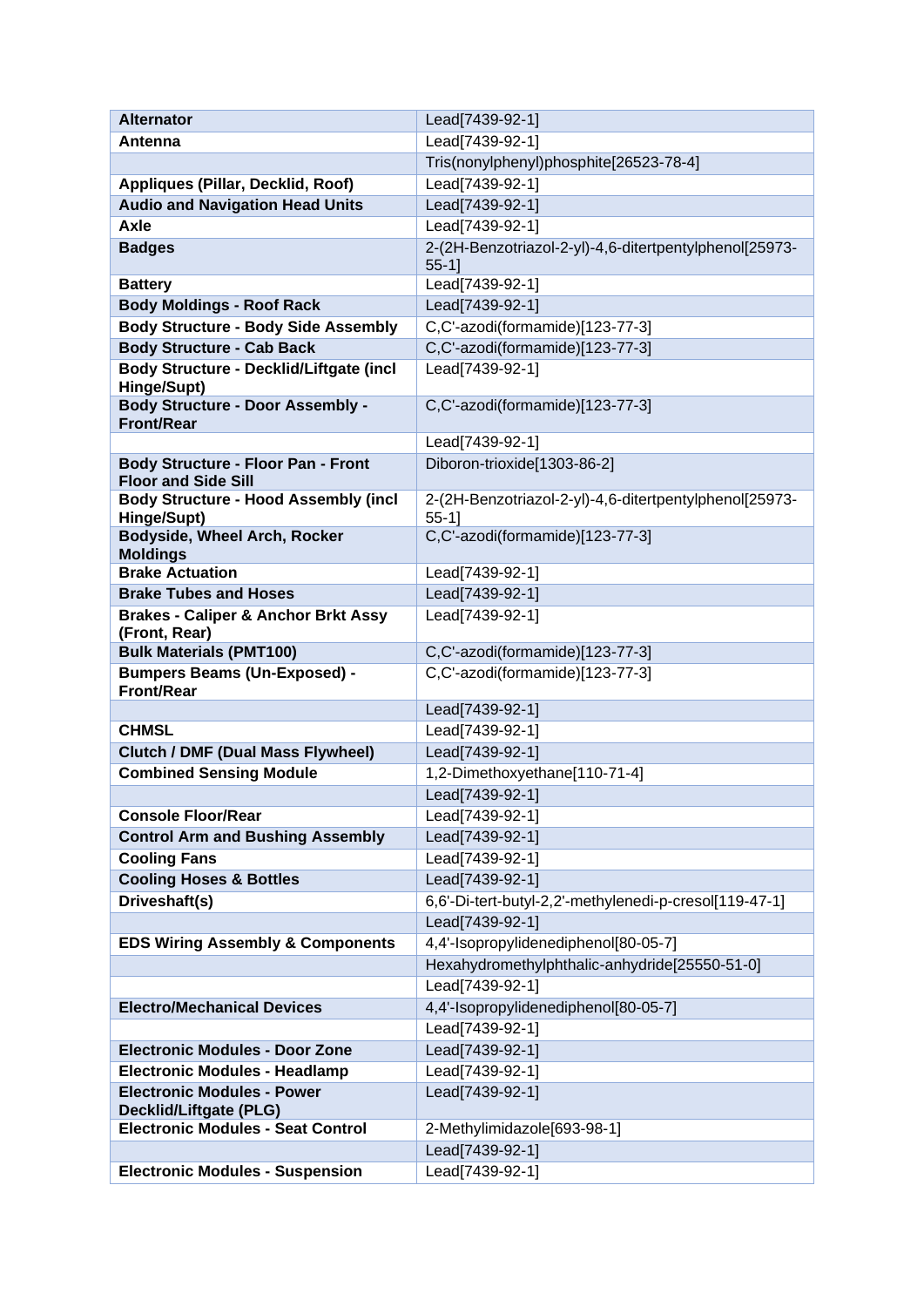| <b>Electronic Modules - SYNC</b>                              | 2-Methyl-1-(4-methylthiophenyl)-2-morpholinopropan- |
|---------------------------------------------------------------|-----------------------------------------------------|
|                                                               | 1-one[71868-10-5]                                   |
|                                                               | 2-Methylimidazole[693-98-1]                         |
| <b>Engine Water Pumps</b>                                     | Lead[7439-92-1]                                     |
| <b>Evaporator and Blower Assemby</b>                          | Lead[7439-92-1]<br>2-Methylimidazole[693-98-1]      |
| (HVAC Module)                                                 |                                                     |
|                                                               | Lead[7439-92-1]                                     |
| <b>Exhaust Hot End (Catalytic Convertor)</b>                  | Refractory ceramic fibres[142844-00-6]              |
| <b>FEAD</b>                                                   | Lead[7439-92-1]                                     |
| <b>Fixed Glass</b>                                            | 1-Methyl-2-pyrrolidone[872-50-4]                    |
|                                                               | Lead[7439-92-1]                                     |
| <b>Fixed Glass Roof</b>                                       | Lead[7439-92-1]                                     |
| <b>Front / Rear Door Trim</b>                                 | C,C'-azodi(formamide)[123-77-3]                     |
| <b>Fuel Door</b>                                              | Lead[7439-92-1]                                     |
| <b>Fuel Lines</b>                                             | 2,4-Di-tert-butyl-6-(5-chlorobenzotriazol-2-        |
|                                                               | yl)phenol[3864-99-1]<br>Lead[7439-92-1]             |
| <b>Fuel Tanks</b>                                             | Lead[7439-92-1]                                     |
| <b>Glass And Channel Assy - Front/Rear</b>                    | Lead[7439-92-1]                                     |
| <b>GOR and Radiator Support</b>                               | Lead[7439-92-1]                                     |
| <b>Half Shaft(s)</b>                                          | Lead[7439-92-1]                                     |
|                                                               | Sodium borate, decahydrate[1303-96-4]               |
| <b>Headlamp / Side Marker</b>                                 | Acrylamide[79-06-1]                                 |
|                                                               | Lead[7439-92-1]                                     |
|                                                               | Silicic acid, lead salt[11120-22-2]                 |
| <b>Headlamp Jet Wash</b>                                      | Alkanes, C14-17, chloro[85535-85-9]                 |
| <b>Headliner / Sunvisor</b>                                   | C,C'-azodi(formamide)[123-77-3]                     |
| I/S Mirror                                                    | Lead[7439-92-1]                                     |
| <b>Instrument Cluster</b>                                     | Boric acid[10043-35-3]                              |
|                                                               | Lead[7439-92-1]                                     |
|                                                               | Silicic acid, lead salt[11120-22-2]                 |
| <b>Interior Lighting</b>                                      | Lead[7439-92-1]                                     |
| <b>IP Finish Panels/Registers</b>                             | 1,3,5-Tris(oxiranylmethyl)-1,3,5-triazine-          |
|                                                               | 2,4,6(1H,3H,5H)-trione[2451-62-9]                   |
| Knuckle (Front, Rear)                                         | Lead[7439-92-1]                                     |
| Latches - Hood, Decklid and Liftgate<br><b>Latches</b>        | Boric acid[10043-35-3]                              |
|                                                               | Imidazolidine-2-thione[96-45-7]                     |
|                                                               | Lead[7439-92-1]                                     |
| Latches - Side Door/Latch Mini Module                         | Lead[7439-92-1]                                     |
| <b>Leaf Screen</b>                                            | C,C'-azodi(formamide)[123-77-3]                     |
| <b>Locks</b>                                                  | Lead[7439-92-1]                                     |
| <b>Luggage and Interior Cargo</b><br><b>Management/Covers</b> | Tris(nonylphenyl)phosphite[26523-78-4]              |
| <b>Mirrors</b>                                                | Lead[7439-92-1]                                     |
| <b>Moonroof</b>                                               | Lead[7439-92-1]                                     |
| <b>NVH Insulators - Interior</b>                              | Dicyclohexyl-phthalate[84-61-7]                     |
| <b>Overhead Console</b>                                       | 4,4'-Isopropylidenediphenol[80-05-7]                |
|                                                               | Lead[7439-92-1]                                     |
|                                                               | Silicic acid, lead salt[11120-22-2]                 |
| <b>Park Assist</b>                                            | 2-Benzyl-2-dimethylamino-4-                         |
|                                                               | morpholinobutyrophenone[119313-12-1]                |
| <b>PATS Transceiver</b>                                       | Lead[7439-92-1]                                     |